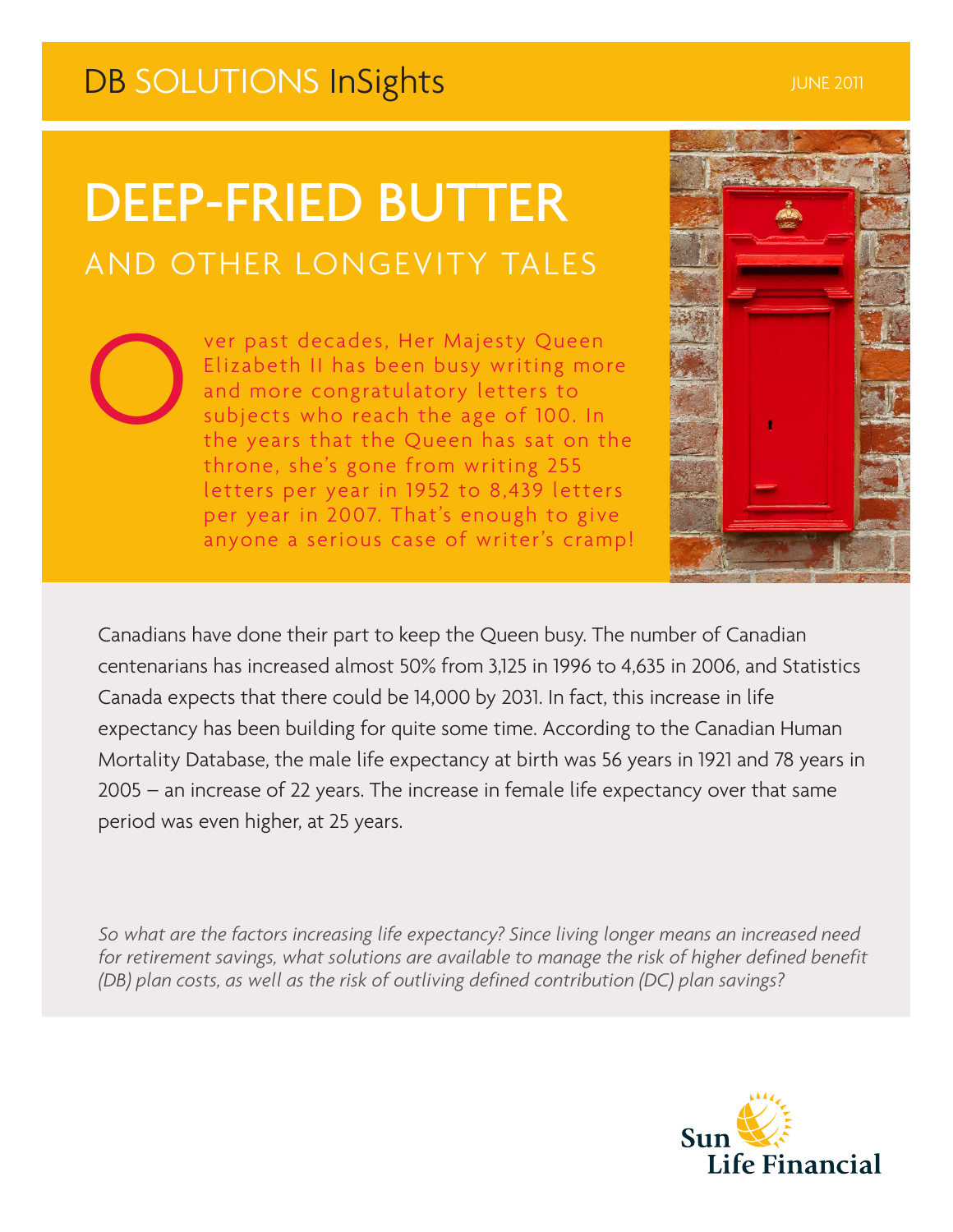### HOW LONG CAN LIFE EXPECTANCY IMPROVE?

People are living longer, but will factors that improved life expectancy in the past, such as safer working conditions and better health care, continue to have as great an impact in the future? Or will the next animal-linked pandemic and our love of deep-fried butter halt longevity improvement in its tracks?

Demographers have been asking similar questions for the last 170 years. According to research done by Oeppen and Vaupel

(2002), the country with the longest-lived females has changed throughout time, but life expectancy has steadily increased. In fact, female life expectancy has defied skeptics and increased at a rate of two-and-a-half years per decade for the last 170 years. Demographers, like meteorologists, are apparently often wrong.

The worldwide increase in life expectancy has been startling, but how do things look for Canada and specifically for Canadians at age 65 (a critical metric for retirement planning)?

During the early part of the 1900s, increases in life expectancy were mainly due to better neonatal care and the introduction of antibiotics, affecting children and younger adults. As a result, life expectancy at age 65 for Canadians was relatively unchanged for the first part of the 1900s, but increased by about four years for males and females since 1970. The rate of increase since 1980 is about one year per decade for females and about a year-and-a-half per decade for males!

This rate of improvement is not surprising, given the meaningful advances in health care and technology over the last several decades, but is it possible to continue to increase post-65 life expectancy? What would be the impact of finding the proverbial cure for cancer?

Research by Kaishev *et al.* (2007) attempted to answer this very question. They estimated that post-65 life expectancy would increase by 6.2 years if cancers, heart diseases and respiratory diseases could all be eliminated. While this research is theoretical, it does illustrate that large increases in post-65 life expectancy are still possible.

So what about the other side of the coin? The media seems to carry weekly stories about the next civilization-ending pandemic and our increasing aversion to physical activity. It turns out

that though the 1917 Spanish Flu (the worst pandemic in recent times) had terrible social consequences, it didn't impede longevity improvement in a meaningful way. Similarly, obesity has been on the rise for about the last 30 years, but we have still seen overall improvement in life expectancy over those years. This is not to say that pandemics and obesity will not eventually reduce life expectancy, but rather that their impact might not be as severe or imminent as the media would have us believe.

### LONGER LIFETIMES REQUIRE MORE RETIREMENT SAVINGS

People are living longer and may live even longer in the future, but what does this mean for a typical DB or DC pension plan?

For going-concern valuations, the Financial Services Commission of Ontario reported in its March 2011 study *Funding of Defined Benefit Pension Plans in Ontario* that all pension plans used an up-to-date (1994 or later) mortality table. A further breakdown in the report showed that over 96% of pension plans are using some form of the UP94 table.

However, the report does not distinguish between plans that are anticipating longevity improvements after 1994 and those that are not. The decision by a plan sponsor to make an allowance for longevity improvement after 1994 can have a material impact on assumed life expectancies, adding about four years of post-65 life expectancy for a 45-year-old male and about two years of life expectancy for a 65-year-old male.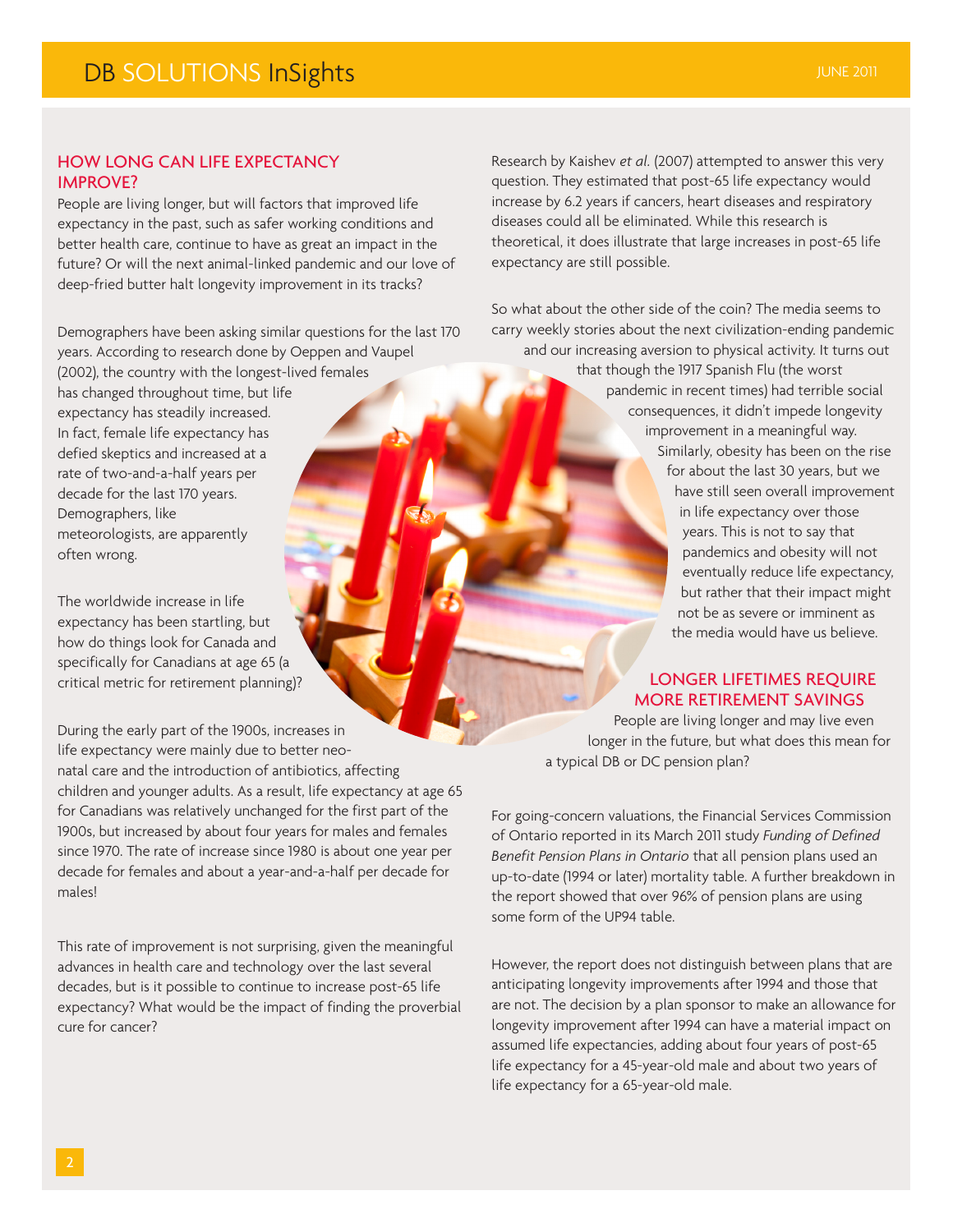### **DB SOLUTIONS InSights JUNE 2011**

In addition, calling the UP94 table "up to date" is a bit of a stretch. The UP94 table is based on source data from 1983 to 1990 from a Society of Actuaries experience study, U.S. Census data and Civil Service Retirement System information. This means that the data backing the UP94 table is at best 20 years out of date.

Therefore, it's not surprising that the UP94 table results in life expectancies that trail behind other more recent tables. Our own experience suggests that even with an allowance for future longevity improvement, the UP94 table age 65 life expectancy is currently about one year too low for a 65-year-old male.

In addition, it's important to remember that the UP94 table was developed using average mortality across a wide range of industries. However, it's not unreasonable to expect that people in certain types of jobs may live longer than average. According to a paper published by Malcolm Hamilton, a recent study by the Ontario Teachers Pension Plan indicated that the UP94 table age 65 life expectancy (with an allowance for future longevity improvement) is currently about 2.5 years too low for a 65-yearold male teacher. So what's the big deal about being off by a year or two?

Well, for a DB pension plan, an additional year of life expectancy could increase the cost of providing lifetime benefits by about 3%. So a pension plan that is currently using the UP94 table with no longevity improvement to value its white collar employees may be understating its liabilities by about 15% to 20%. Even a plan doing all the right things and using the UP94 table with future longevity improvements to value its regular employees may be understating its liabilities by about 3%, due to the antiquity of the UP94 table. The uncertainty around future longevity improvement creates additional risk, especially for DB plan sponsors who have not closed or frozen their plans.

For a DC plan, the additional cost of living longer rests with the plan members. For example, a 65-year-old male today needs on average about 10% more assets than a 65-year-old man would have needed 20 years ago. But focusing on average life expectancy for a DC plan member can be misleading, as the DC plan member will hardly ever experience the average life expectancy. To illustrate, there is about a 50% chance that at least one of a couple who are both 65 years old will live to the age of 91 and a 25% chance that at least one will live to age 95.

This uncertainty around life expectancy makes retirement planning very difficult for a DC plan member and increases the risk of members outliving their assets.

### LIVE LONG AND PROSPER

A number of tried-and-true solutions exist to help both DB plan sponsors and DC plan members manage the risk of increasing life expectancy, and several innovative longevity solutions are emerging.

For DB plan sponsors, the options include annuity buy-outs, annuity buy-ins and longevity hedges.

| Solution           | Description                                                                                                                                                                                                                                                                                                                                                                                                                                                                                                                                               |
|--------------------|-----------------------------------------------------------------------------------------------------------------------------------------------------------------------------------------------------------------------------------------------------------------------------------------------------------------------------------------------------------------------------------------------------------------------------------------------------------------------------------------------------------------------------------------------------------|
|                    |                                                                                                                                                                                                                                                                                                                                                                                                                                                                                                                                                           |
| <b>Buy-out</b>     | The purchase of an annuity contract that transfers the<br>pension plan's liabilities to the insurance company.<br>The insurance company makes pension payments<br>directly to plan members and takes responsibility<br>for all investment and longevity risk associated with<br>them.                                                                                                                                                                                                                                                                     |
| Buy-in             | A newer development in Canada that shares many<br>of the same characteristics of annuity buy-outs,<br>including the transfer of longevity and investment risk<br>to the insurance company.<br>Under the buy-in, a plan sponsor purchases an annuity<br>contract as an investment to match some or all of a<br>pension plan's liabilities and reduce risk. The liabilities<br>remain in the pension plan and the plan sponsor<br>retains responsibility for them.                                                                                          |
| Longevity<br>hedge | Longevity hedges are becoming quite common in the<br>U.K., but are rarer in Canada. They allow the pension<br>plan to hedge an expected level of longevity for a<br>group of plan members with an insurance company.<br>If plan members live longer than expected, then the<br>pension plan receives payments from the insurance<br>company to cover the cost of the additional pensions<br>payable. This solution is ideal for plan sponsors who<br>are comfortable with their plan's investment risk, and<br>are only looking for longevity protection. |